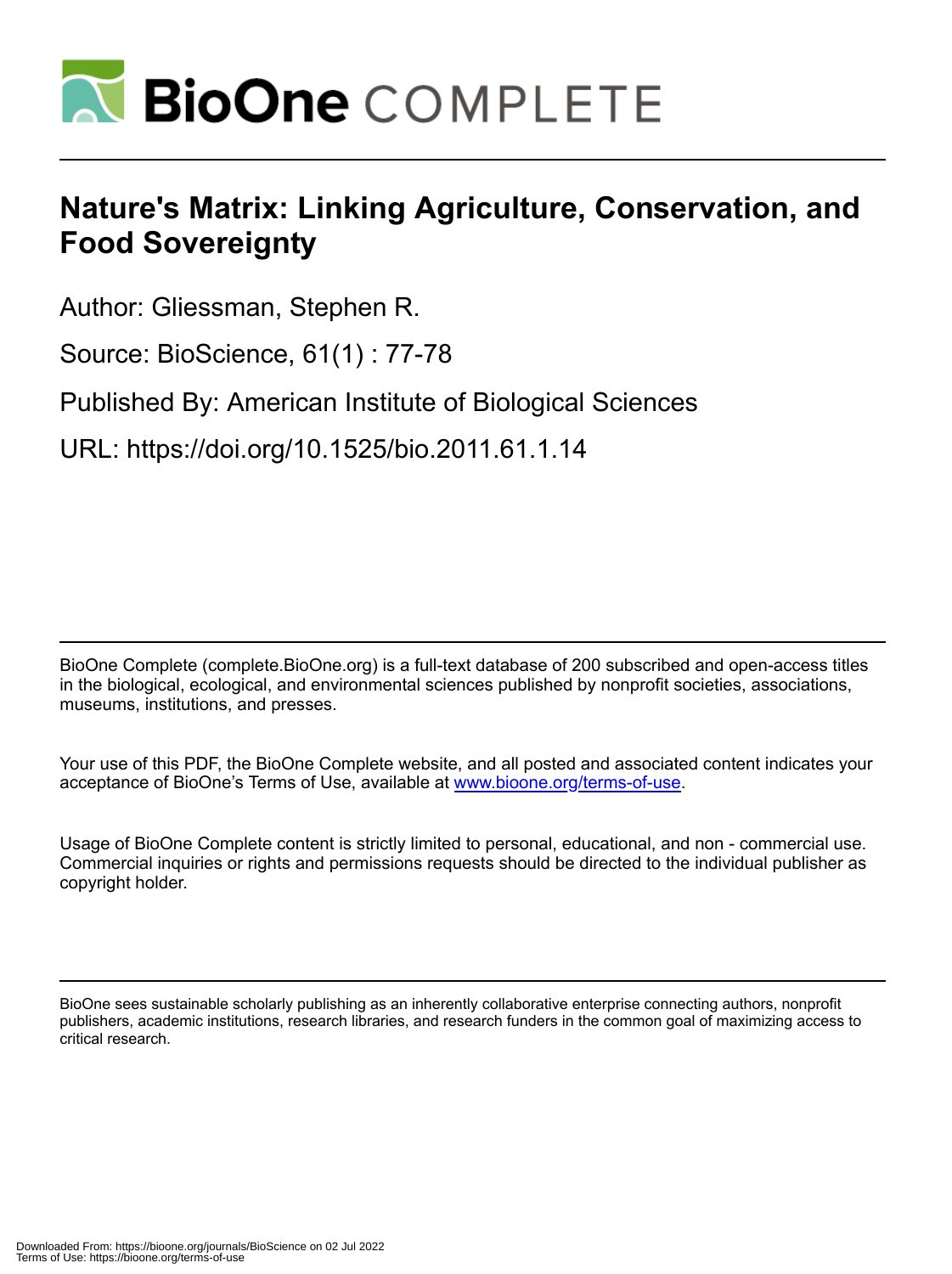(The Volcanic Ring that Changed the World), and the influence of isolation on biogeographic patterns in chapter 5 (The Bloody Fall of South America and the Last of the Triassic Beak-headed Reptiles). These are all interesting but a bit uneven in terms of scientific accuracy. For example, although chapter 4 is first rate, and includes a vivid and compelling description of the transformation of Antarctica from "liveliness and greenery" to an "icy, barren wasteland" at the end of the Eocene, I take issue with a few of the simplifications about evolution on islands. Writing that rodents get larger on islands because doing so gives them a "more relaxed metabolic rate" is simplistic. With the removal of constraints imposed by mainland predators and competitors, insular organisms evolve to a size that increases their net energy. When large size no longer ameliorates predation pressure, dwarfing may occur.

Similarly, the author's description of the factors underlying Bergmann's rule (the pattern of larger size in cooler habitats) is a bit flat. The fact that even ectotherms demonstrate clear and striking patterns suggests that body size is not due to "the environmental circumstances of the island," but is rather a more general phenomenon. However, even here McCarthy shows his innate skill at making science accessible when he describes differences between ectotherms and endotherms: "Look at a reptile in the wild.… A good guess is that it is feeling too hot or too cold…. [Whereas, if] you look at some small mammal…more than likely it is hungry" (p. 66). This is a wonderful way of expressing the fundamental difference between these taxa.

The last portion of the book is quite eloquent, albeit on vastly divergent topics. Chapter 6 (Enchanted Waters) is generally engrossing and wide ranging although not comprehensive. McCarthy manages to logically intertwine discussion of physical oceanography with intriguing vignettes about the evolution of sonar, the behavior of orcas, the lack of large aquatic mammalian carnivores, and other interesting ecologies. Here again are a few broad plate tectonics—and some of their key doi:10.1525/bio.2011.61.1.14

oversimplifications. For example: "The ocean environment is considerably more uniform than the continents. This is why marine mammals…only constitute 2.5% of mammalian species…they have not diversified to the same extent as have their continental counterparts" (p. 122). This statement ignores the fact that living in water poses all sorts of physiological challenges that limit the size of truly aquatic mammals to approximately 100 kilograms (kg) or more. (Although the influence of gravity is less, water has about 24 times the heat conductance of air. In practical terms, this means mammals spend more energy maintaining homeostasis.) About 30% of mammals bigger than 100 kg are aquatic, including the largest 20 or so found on Earth. Perhaps this point isn't important to other potential readers, but as someone who thinks about mammalian diversity over time and space, I prefer more rigor.

Chapter 7 (The Battle Over Eden) is one of the most gripping accounts of biogeography. Here, McCarthy provides a provocative synopsis of modern thought about the diversity and biogeography of humans. He tackles directly controversial issues about human biogeography and evolution and does a fine job navigating these sensitive and tricky topics.

The phrase "here be dragons" conjures up visions of adventure, exploration, and danger, although apparently it refers to early efforts to chart biological distributions. The book aims to convey the same spirit of excitement and discovery about the discipline of biogeography. To a large extent, it succeeds. Overall, the text is exceptionally well written—a bit overly poetic in parts, perhaps, but engrossing. It is unfortunately replete with "go-to" statements (e.g., "as we shall see in the next chapter"); these are somewhat jarring to the narrative. The text makes good use of interesting quotes from writings of Darwin and others and brings in vivid and compelling stories.

*Here Be Dragons* is an exploration of the intersection of two fascinating ideas in biogeography—evolution and plate tectonics—and some of their key figures, discoveries, and implications. It is not comprehensive, nor is it meant to be. Rather, the book serves as an hors d'oeuvre for those who might be interested in the field. As such, it makes quite satisfying and tasty reading.

#### FELISA A. SMITH

*Felisa A. Smith (fasmith@unm.edu) is associate professor of biology at the University of New Mexico in Albuquerque.*

## SUSTAINABILITY AND LANDSCAPE MULTIFUNCTIONALITY

**Nature's Matrix: Linking Agriculture, Conservation, and Food Sovereignty.**  Ivette Perfecto, John Vandermeer, Angus Wright. Earthscan, 2009. 272 pp., illus. \$34.95 (ISBN 9781844077823 paper).

Food-system sustainability is intri-cately linked with the quality of the landscapes in which agriculture is imbedded. In this remarkable book, *Nature's Matrix: Linking Agriculture, Conservation, and Food Sovereignty,* the authors describe how linking ecological theory, conservation, and food sovereignty movements can make any landscape's multifunctionality of agricultural components the foundation for sustainable management of the natural and agroecosystem components of that landscape. With an emphasis on multifunctionality, the